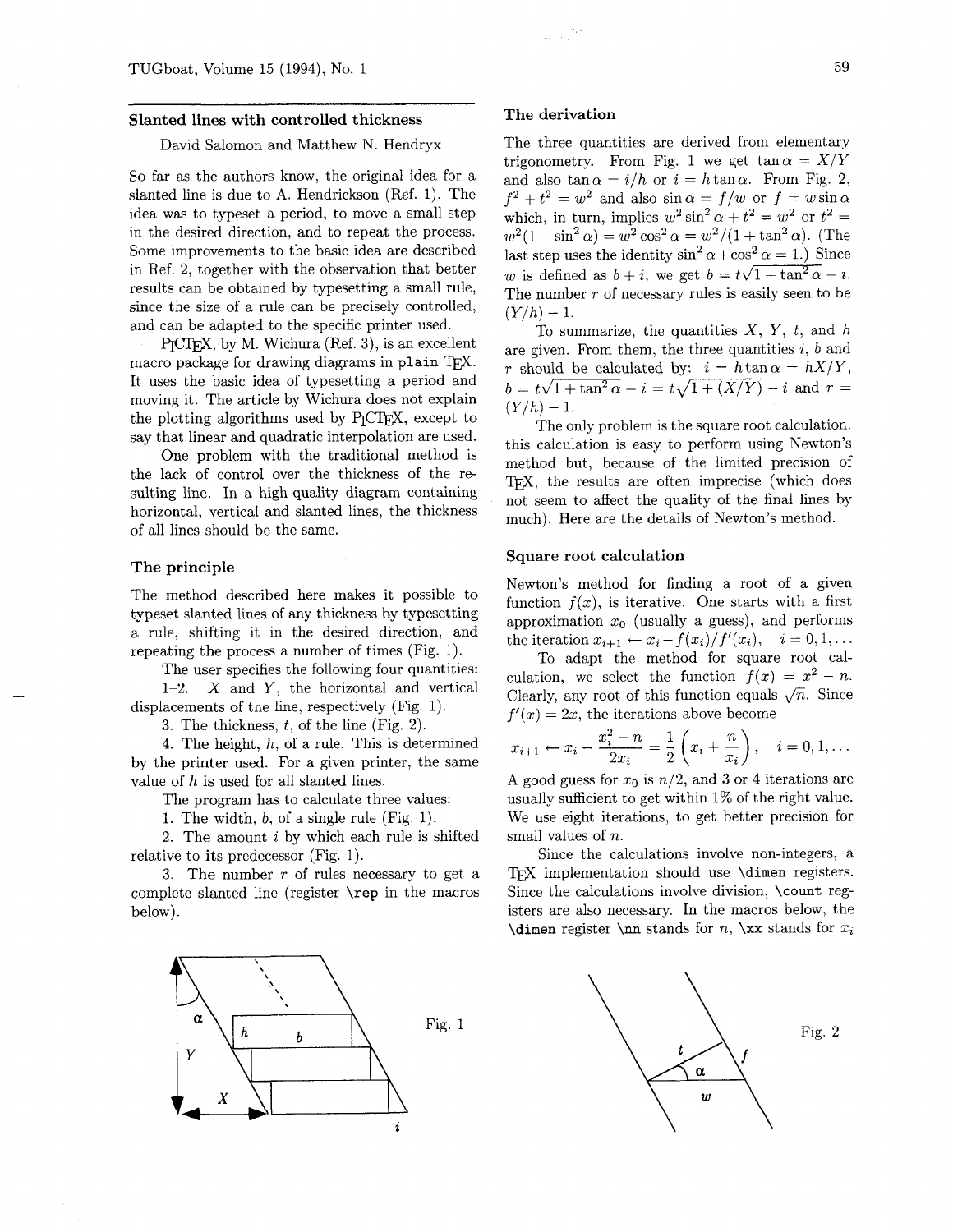and  $\y{y}$ , for  $x_{i+1}$ . The final result is returned in \yy. The calculation is straightforward except for two points:

1. The '\multiply\yy by 100' is necessary since otherwise the division that follows (\divide\yy by\xx) would result in a truncated quotient.

2. The '\multiply\yy by 655' is necessary to scale the value of \yy from scaled points to points. The full factor is 65536 but we use 655 because of the previous multiplication by 100. The macros are: \newdimen\nn \newcount\xx \newdimen\yy

\def \Sqrt#l{\nn=#l \xx=\nn \divide\xx by2 **\iter\iter\iter\iter\iter\iter\iter\iter)**  \def\iter(\yy=\nn \multiply\yy 100 \divide\yy by\xx \multiply\yy by 655 \advance\yy by\xx sp \divide\yy by2  $\xx=\yy$ 

A typical expansion is \Sqrt(.8in). Following which, the command '\the\yy' produces '7.59865pt', less than 1% away from the true value. Note that, because of the limited arithmetic capabilities of TFX, values over 163pt cause an arithmetic overflow. For small values, more iterations may be necessary. For example \Sqrt(50sp) produces 0.125pt after 4 iterations, 0.036pt after 6 iterations, and 0.024pt after 8 iterations. The correct value is close to 0.0276pt. A more robust square-root macro is presented in a later section.

#### **The result**

The final macro, \slant, takes three parameters, the quantities  $X$ ,  $Y$  and  $t$  above. It creates the rules in  $\boxtimes \text{slnt}$  whose width is (Fig. 1)  $X + b + i$ and whose height is  $Y$ . The user can then typeset the box in any desired way.

Note that the height of an individual rule is not a parameter of \slant but must be assigned explicitly to the \dimen register \hh before \slant is expanded. This is because our experience shows that, in practice, the height of the rules that make up the slanted lines depends on the printer used, and is thus the same for all slanted lines in the document. It is easy, of course, to specify the height as a parameter (#4) of \slant, if desired. The macro should simply say '\ttt=#3 \ii=#2  $\langle \text{auxi=#4}' \rangle$ .

The macro has four parts. The first three calculate r (in register  $\text{rep}$ ), *i* and *b*. Part four creates the rules.

\newdimen\ttt \newdimen\hh \newdimen\ii \newdimen\bb \newdimen\tga \newcount\auxi \newcount\rep \newbox\slnt

% Part 1. Number of repetitions \def\slant#1#2#3{\ttt=#3 \ii=#2 \auxi=\hh

\multiply\ii by655 \divide\ii by\auxi \multiply\ii by100 \rep=\ii \divide\rep by65536 % \rep:=Y/h-I % Part 2. i=h tan a \tga=#l \ii=#2 \auxi=\ii \multiply\tga by655 \divide\tga by\auxi \multiply\tga by100 \auxi=\tga \ii=\hh \divide\ii by655 \multiply\ii by\auxi \divide\ii by100 % i=h tan a % Part 3. b:=t\sqrt{tan^2a +1}-i \divide\auxi by10 \multiply\auxi by\auxi \divide\auxi by655 % tan^2a \tga=\auxi sp \advance\tga bylpt \Sqrt{\the\tga}% \sqrt{tan^2a +1} \auxi=\yy \divide\auxi by655 \bb=\ttt \multiply\bb by\auxi \divide\bb by100 **\ifdim\ii>Opt\advance\bb** by-\ii \else\advance\bb by\ii\fi % b:=t\sqrt(..)-i \tga=Opt % Part 4. Build the rules **\setbox\slnt=\vbox(\offinterlineskip**  \loop **\ifnum\rep>O\advance\rep-1**  \hboxC\kern\tga\vrule width\bb height\hh)% \advance\tga by\ii

\repeat))

A typical expansion is: \hh=.3pt **\slant(l5pt)(l5pt)(1pt~A\box\slnt** B, which results in 0pt pluslem  $A\sum_{\text{B}}$  0pt pluslem (the boundaries of \box\slnt are shown for illustration purposes). The macro works for a negative  $X$ , but the width of  $\boxtimes\$ slnt in this case is b, and the line sticks out on the left. A typical example is  $\angle$ cldD, created by **\slant(-15pt)(l5pt)€lpt)C\box\slnt** D. The macro does not work for negative values of Y. To create slanted lines that go below the text, a \lower should be used. Thus \slant{15pt}{15pt}{1pt} A\lower4pt\box\slnt B, creates  $A\setminus B$ . Other examples are: \hh=.3pt A\slant{4pt}{25pt}{.4pt}\lower10pt\box\slnt B\slant{15pt}{3pt}{1pt}\box\slnt

\slant{-15pt}{15pt}{2pt}\box\slnt

\quad

C\kern6pt\slant{-5pt}{15pt}{3pt}\box\slnt \slant{25pt}{15pt}{4pt}\box\slnt \quad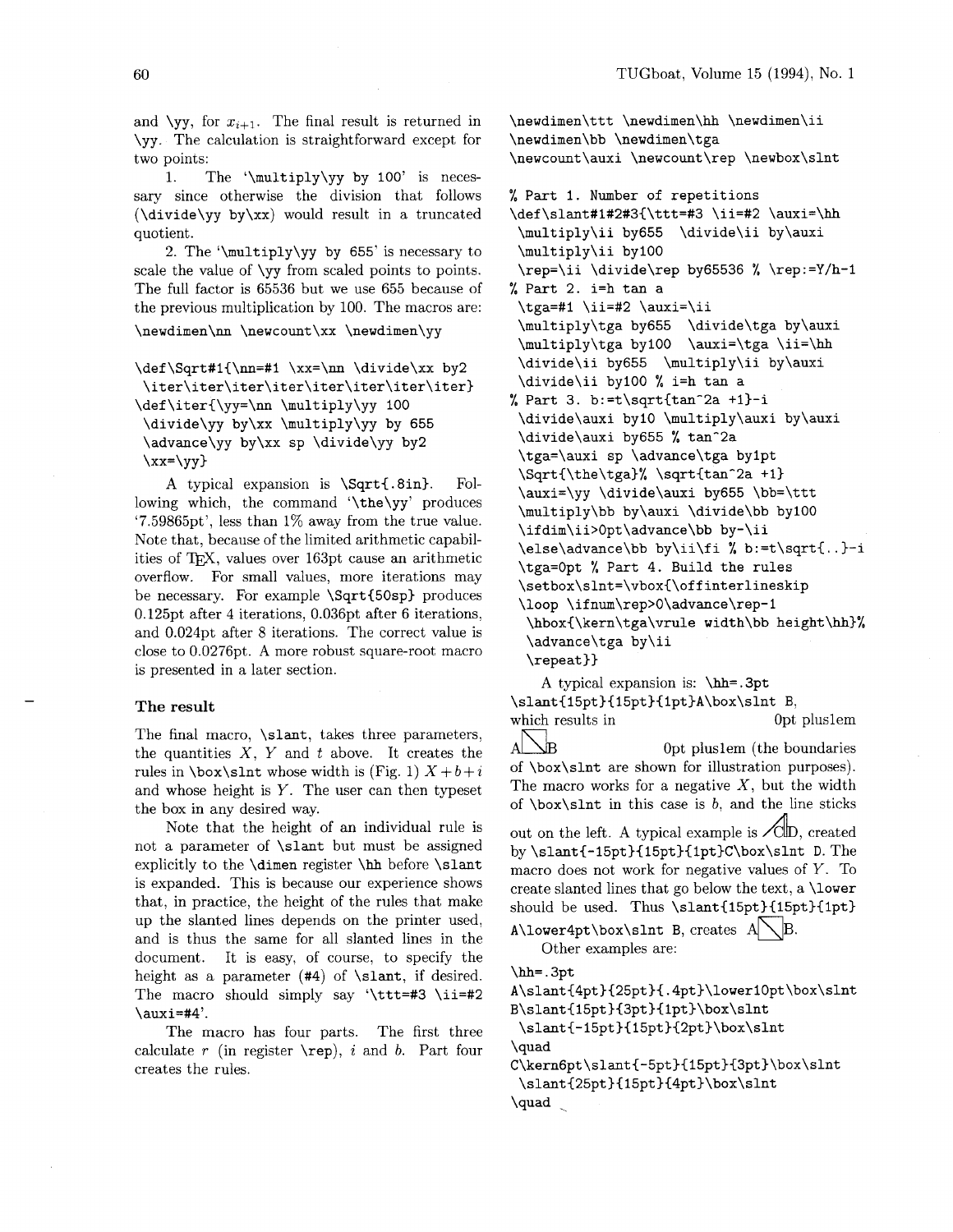\hh= .5pt D\lower6pt\hbox{\vrule height2lpt widthlpt

```
\slant~2lpt){2lpt)~lpt)\wd\slnt=0pt\box\slnt 
% and so on. This uses Newton 
\vrule width2lpt heightlpt depthopt) 
\quad
```

```
E\slant{1pt}{15pt}{8pt}\box\slnt
 \slant{l5pt){3pt){8pt)\box\slnt
```
resulting in



Note that the last example is wrong. We ask for a slanted line with  $Y = 3$ pt and a thickness of 8pt, which is impossible. The line came out with a thickness of 3pt. The reader should compare this line with, e.g., \slant{15pt}{13pt}{8pt}\box\slnt, which has the right thickness of 8pt.

Large values of  $\hbar$  can create nice patterns (try \hh=4pt\slant{18pt}{18pt}{6pt}\box\slnt), but experience shows that values around 0.3pt-0.5pt are best for a typical 300dpi laser printer.

# **Possible improvements**

1. The square root algorithm used here is iterative. It turns out that, for lines with slants close to  $45^{\circ}$ , 3 or 4 iterations are enough to get to within 1% of the correct square root. For slants closer to  $0^{\circ}$  or to 90°, more iterations are necessary. In a document with many slanted lines, it is possible to speed up the macros by changing the number of iterations depending on the slant, because both  $tan \alpha$  and  $\cot \alpha$  are available.

*2.* The square-root macro presented earlier is simple and fast, but is not robust. It causes an arithmetic overflow for values over 163pt. The macro shown below is slower and more complex, but produces results accurate to 28 significant bits. This macro is the one used by METAFONT to calculate square-roots (Ref. 4, sections 121-123). It has been translated from WEB to TEX, and has been provided to us by the referee.

```
\def\incr#l{\advance#l by 1 ) 
\def \decr#l{\advance#l by -1 ) 
\def\half#1{\divide#1 by 2 }
\def\double#l{\multiply#l by 2 ) 
\def\fractiontwo{536870912 ) % 2-29, 
% represents 2.000000000 
\def\fractionfour{1073741824 ) % 2-30, 
% represents 4.000000000
```
% Find the square root of #I placing the % results in \yy. % The square root is in scaled numbers % which are integer representations

```
% of numbers multiplied by 2^{-(-16)}.
%, That is, 1 = 65536, 2=131072,
% approximation, with shifts to 
% preserve accuracy.
```

```
\newcount\k \newcount\y
\newcount\q \newcount\x
\newdimen\yy
```

```
\def \Sqrt#l({\yy=#l \x=\yy 
 \if num\x>O 
  \k=23 \quad q=2\loop\relax 
    \ifnum\x<\fractiontwo 
     \decr\k \multiply\x by 4 
  \repeat 
% 
  \ifnum\x<\fractionfour \y=O
```

```
\else 
\dagger \y = 1\f i
```

```
% Decrease k by 1, maintaining the 
% invariant relations between x, y & q 
  \loop 
   \double\x \double\y 
   \ifnum\x<\fractionfour \else
    \advance\x by -\f ractionf our 
    \incr\y
```

```
\chifi
\double\x 
\advance\y by \y \advance\y by -\q 
\double\q 
\ifnum \x<\fractionfour \else 
\advance\x by -\f ractionf our 
\incr\y
```

```
\f i 
\ifnum\y>\q 
 \advance\y by -\q \advance\q by 2 
\else\ifnum \y > 0 \else 
 \advance\q by -2 \advance\y by \q 
\iint f i
```

```
\decr\k 
\ifnum\k>O\relax
```

```
\repeat
```
%

%

\half\q \global\yy=\q sp %final result % \else

```
% case of non-positive argument
```

```
\if num\x<O
```

```
\message
```

```
{Sqrt of #I has been replaced by 0)
```